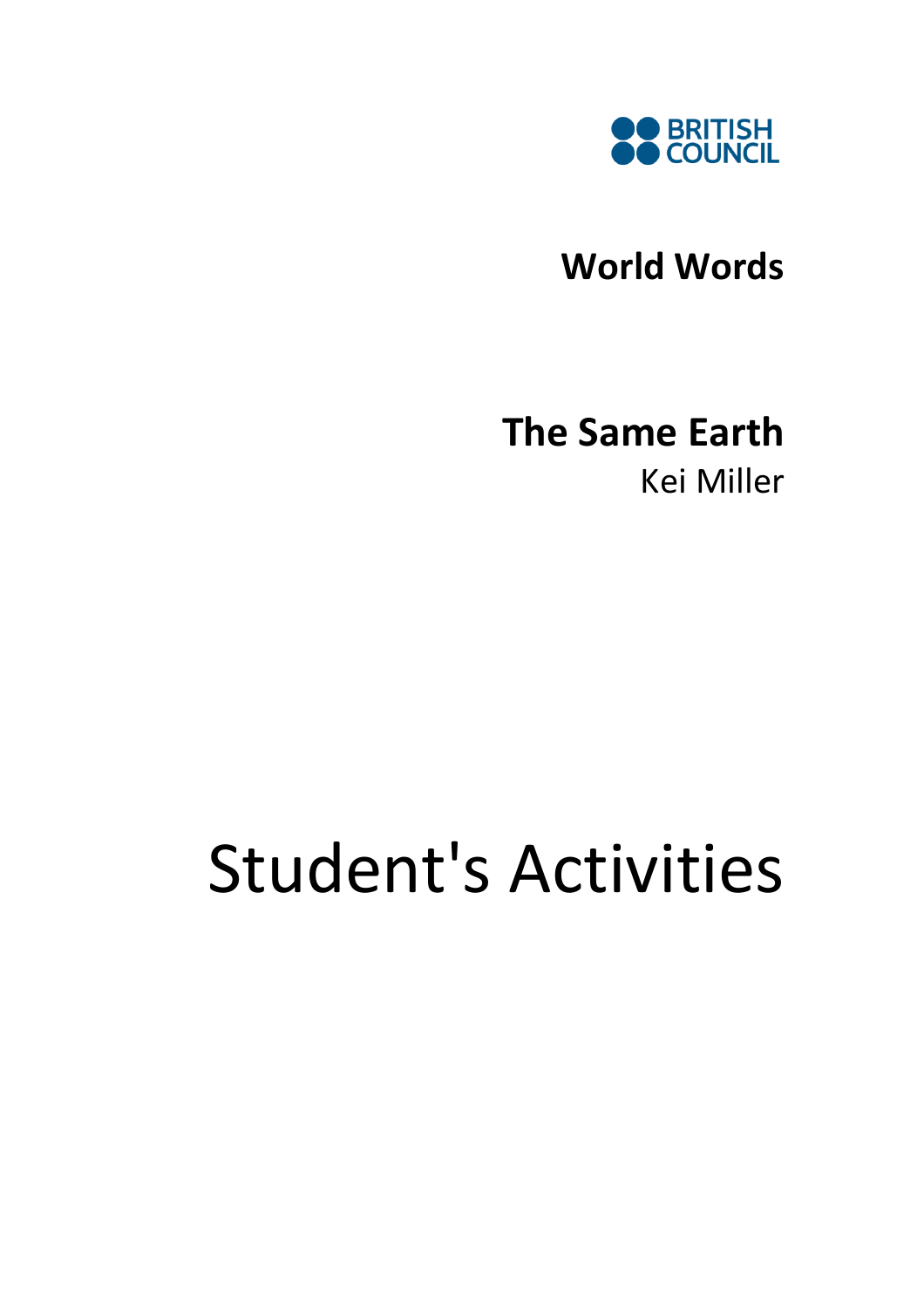#### Pre-Listening Activity 1

You are going to hear part of a story. First, by answering the questions below, you can invent your own story based on the same circumstances.

1. What were the children doing by the river?

2. What were Jonathon's shoes doing by the side of the river?

3. What did the rest of the children do when they saw Jonathon's shoes?

4. What did they see shining on a rock in the middle of the river?



- 5. When they ran back to the village, what did they tell Jonathon's mother?
- 6. What did Jonathon's mother do?
- 7. What did the rest of the villagers do when they went back to the river?
- 8. How does your story end?

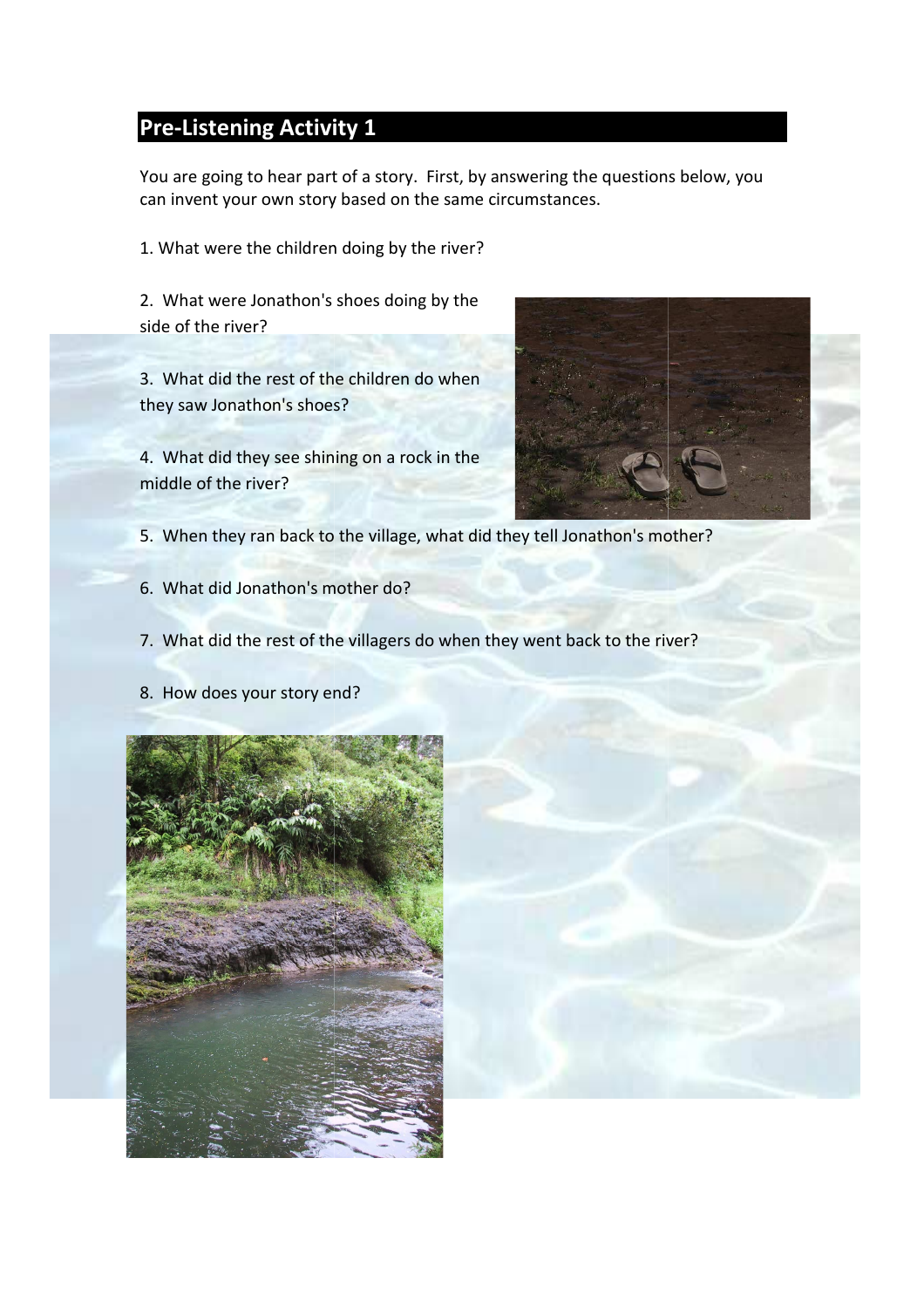### Pre-listening Activity 2

You will hear the author talking about an extract from his novel, and some students discussing their reaction to it. Read through the following comments which are made in the broadcast and decide first who was speaking - the author or the students - and then decide if they were discussing the unfamiliar **language** that is found in the dialogue, or the **description** of the setting, or perhaps the **characters** we meet. On the other hand, perhaps they are discussing the mythical character, River Mumma or even why the book is called 'The Same Earth'. Then listen to the broadcast to check your answers.

a. "First of all they live in a rural area and that's why they just run from the river to tell the mother that he's drowned in the river."

b. "I've moved all around the world and I found, eventually, that we all the same people"

c. "She comes into Jamaican folklore partly from Africa, from the character called Water Mumma, and partly from the English mermaid. She becomes a combination of both."

d. "I know people like Jonathon and I know people like Miss Dorcas. In a way they are all invented, but then they're invented because we all are, in a way." e. We know legends don't exist, or they're not true so I'm just wondering why you use something like this to write a story."

f. "I try to make (the children's) voices texture the story, so they say that he was drownded rather than he drowned and when they ask the question they said don't they all had told him which is how kids in that area would speak.

g. "I think Jonathon is a risk taker, a very naughty boy. We all know who because we're all one of those."

h. "We all have the same concerns and conflicts. By the end all the characters in the village, they realise that even though life had taken them to all kinds of different places, no matter where they were, they were always on the same earth."

i. "When the children were talking we found that a lot of their words were put in … wrong, the tense was off or they used don't at the wrong place."

|            | language | description | characters River Mumma | The Same<br>Earth' |
|------------|----------|-------------|------------------------|--------------------|
| The author |          |             |                        |                    |
| <b>The</b> |          |             |                        |                    |
| students   |          |             |                        |                    |